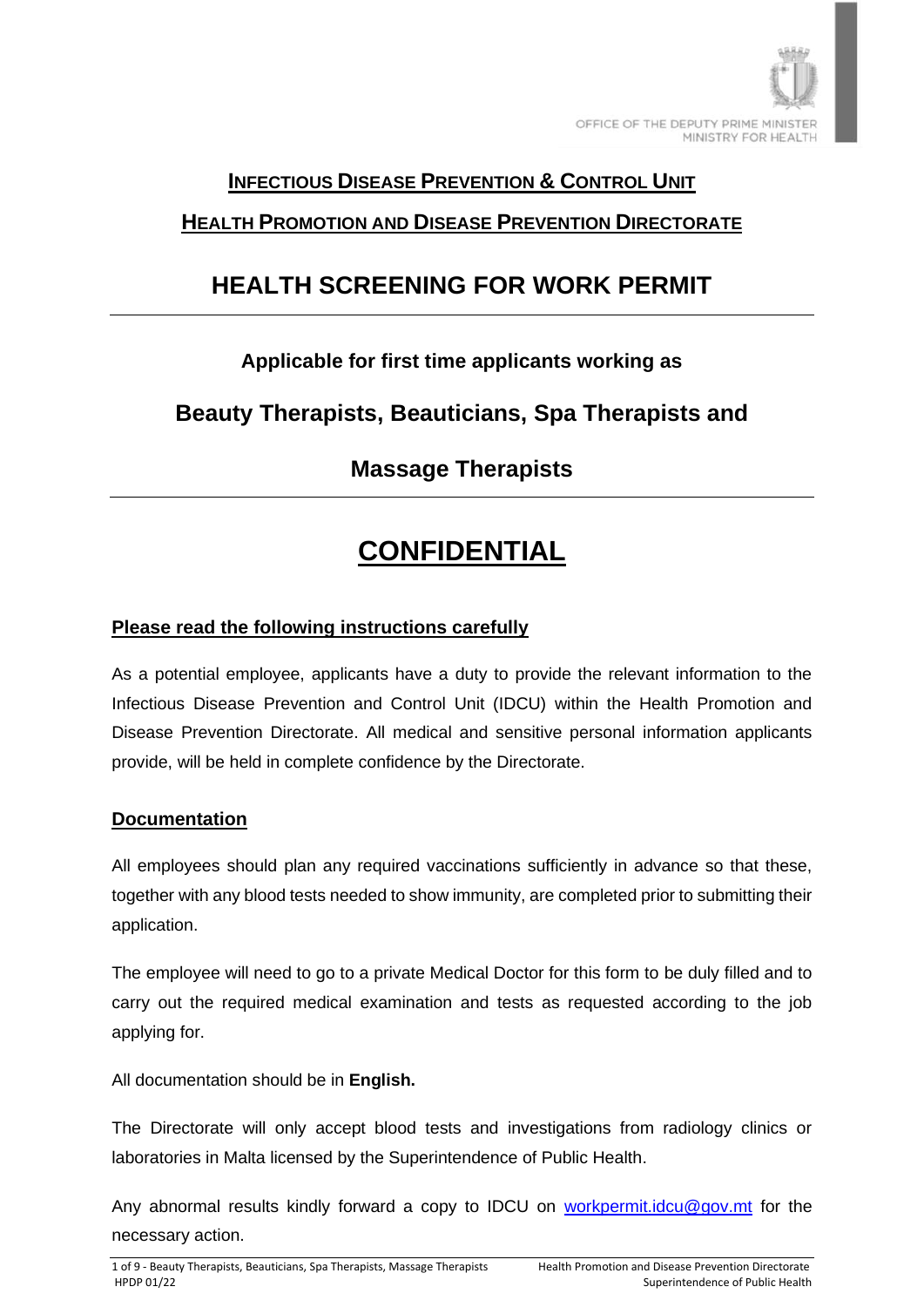## Section A: PERSONAL INFORMATION

| 1. Job applying for: _______      |                                      |                                                                            |                    |
|-----------------------------------|--------------------------------------|----------------------------------------------------------------------------|--------------------|
|                                   | 1 <sup>st</sup> time application     | $\Box$ Change of job                                                       | Change of employer |
|                                   |                                      | 2. What year did you start working in Malta?                               |                    |
| 3. Details of Employee:           |                                      |                                                                            |                    |
|                                   | Surname (as it appears on passport): |                                                                            |                    |
| Name (as it appears on passport): |                                      |                                                                            |                    |
| Gender:                           |                                      |                                                                            |                    |
| Date of Birth:                    | Day:                                 | Month:                                                                     | Year:              |
| Place of Birth:                   |                                      |                                                                            |                    |
| Nationality:                      |                                      |                                                                            |                    |
| ID/Passport Number:               |                                      |                                                                            |                    |
| Address in Malta:                 |                                      |                                                                            |                    |
|                                   |                                      |                                                                            |                    |
|                                   |                                      |                                                                            |                    |
| Mobile:                           |                                      |                                                                            |                    |
| Email:                            |                                      |                                                                            |                    |
|                                   |                                      |                                                                            |                    |
|                                   |                                      | List all the countries you have lived in for a period of 6 months or more: |                    |
|                                   |                                      |                                                                            |                    |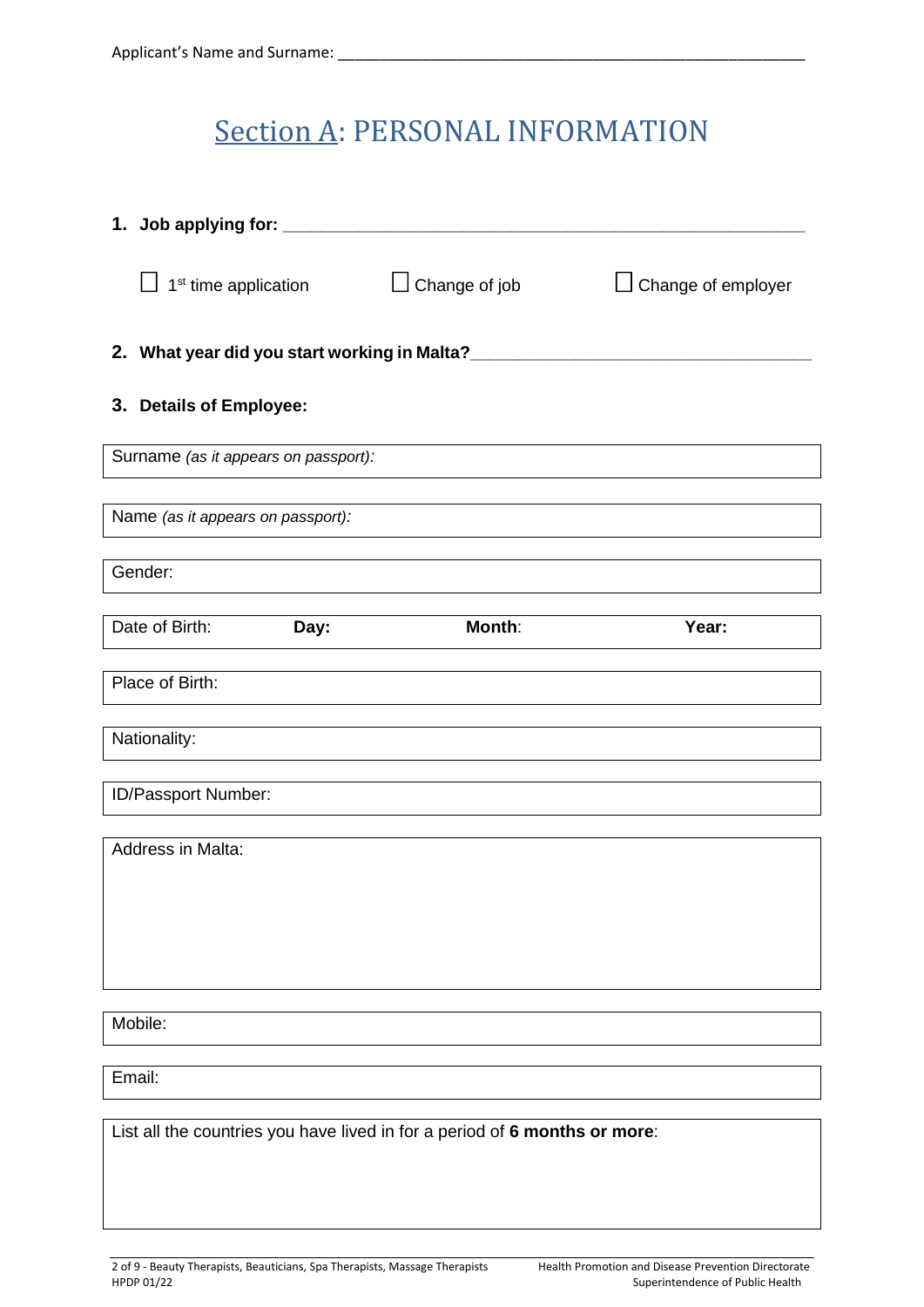Detailed job description:

#### **4. Details of Employer:**

Name of Employer:

Name of company (*if applicable*):

Email:

Mobile/Telephone:

Address:

**I hereby declare that the information given in this application is true to the best of my knowledge.**

**Applicant's Signature Employer's Signature**

Date: **Date: Date:** *Date:* **<b>***Dependent in the set of the set of the set of the set of the set of the set of the set of the set of the set of the set of the set of the set of the set of the set of the set of the set of*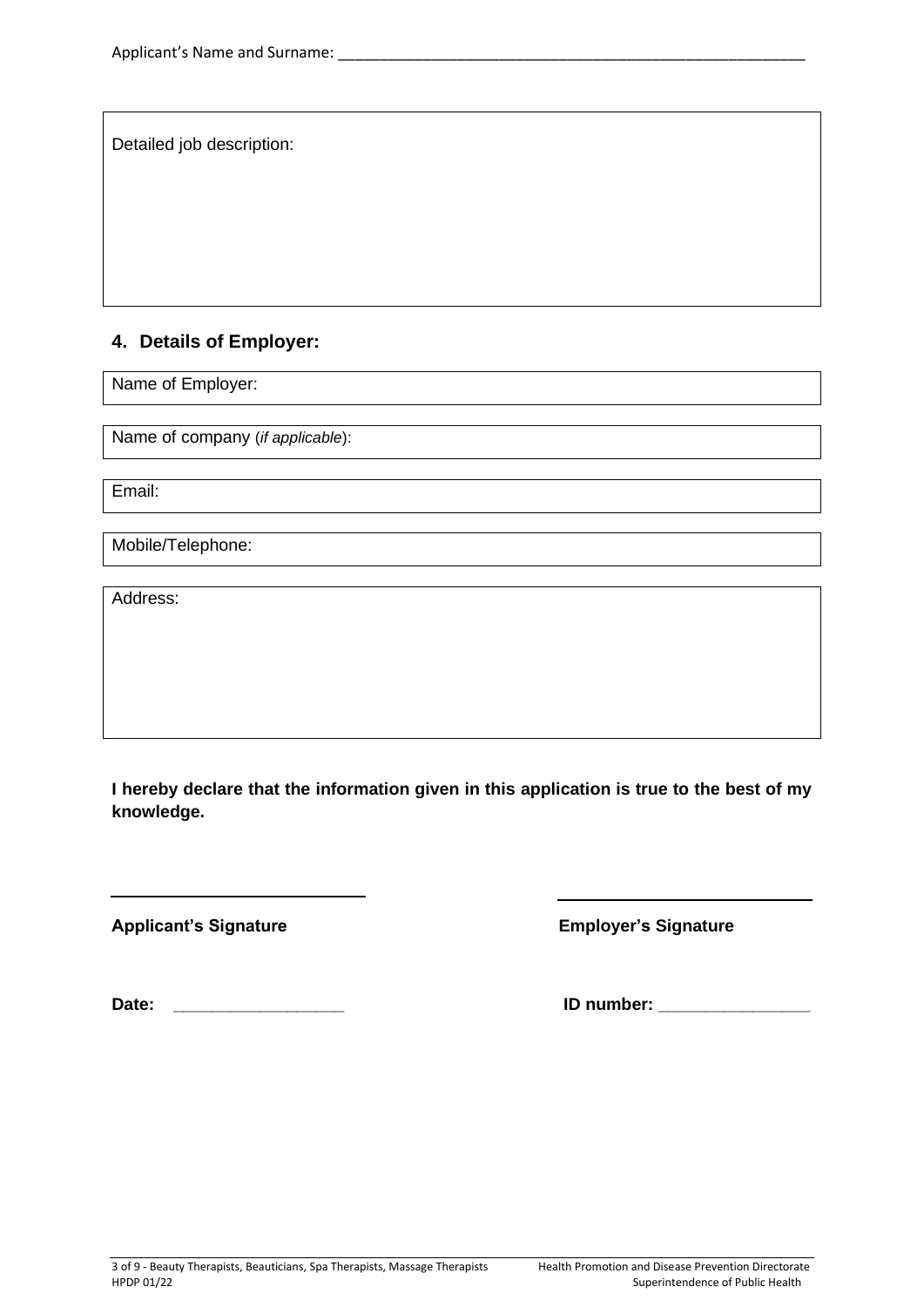# Section B: HEALTH SCREENING

#### **To be completed by the private Medical Doctor**

It is important that applicants are screened for relevant infectious diseases prior to their initiation of employment.

## 1. Chest X-Ray

### **To be done locally in the PRIVATE SECTOR by some applicants**

- Applicants who were born or who have lived for 6 months or more in a country reported as [High Risk for TB](https://deputyprimeminister.gov.mt/en/health-promotion/idpcu/Documents/HIGH%20RISK%20TUBERCULOSIS%20COUNTRY%20LIST.pdf) need to take a chest x-ray.
- Chest x-rays need to be taken within the **last 6 weeks** from the date of the application form.
- Applicants who are **changing job or employer**, can present their previous chest x-ray if this was taken within the past year. If the chest x-ray was taken more than 1 year ago, a repeat of chest x-ray is required.
- Important to fill in the date when chest x-ray was taken.
- If results show any **abnormalities**, please send a copy of the report with the application form.

| <b>Requirement</b>                                                                                                                                                      | <b>Results submitted</b><br>(Tick as Applicable) | Date taken |
|-------------------------------------------------------------------------------------------------------------------------------------------------------------------------|--------------------------------------------------|------------|
| <b>CHEST X-RAY</b>                                                                                                                                                      | <b>CXR Normal</b>                                |            |
| *<br>For applicants who are born or have spent 6 months or<br>more in a country reported as High Risk for TB <sup>*</sup> by the<br>World Health Organisation (Annex A) | $\Box$ CXR Abnormal                              |            |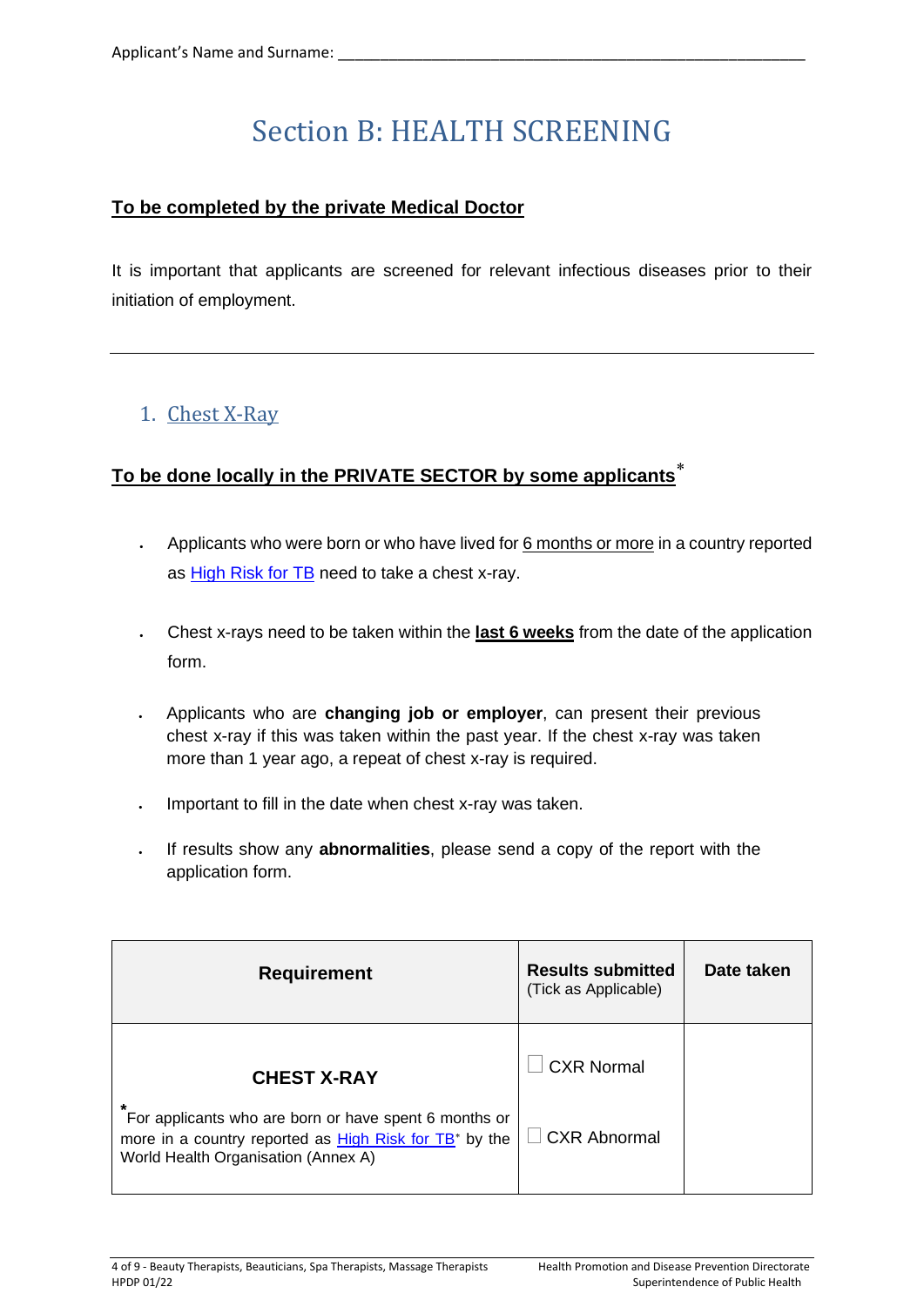- 2. Vaccines and Blood Investigations
- Important to duly complete the form, including dates for health screening investigations and batch numbers for all vaccinations.
- **Hepatitis B antigen test (HBsAg)** needs to be taken immediately prior to initiating Hepatitis B vaccination schedule.
- Only follow the below-listed **vaccination schedule.**

| <b>Health Screening</b>                                                                                   | <b>Results</b><br>(Tick as applicable) | Date taken                            |                  |
|-----------------------------------------------------------------------------------------------------------|----------------------------------------|---------------------------------------|------------------|
| <b>HEPATITIS B</b>                                                                                        |                                        |                                       |                  |
| 1. Hepatitis B Surface Antigen                                                                            | $\Box$ HBsAg negative                  |                                       | DATE             |
| (HBsAg)                                                                                                   | $\Box$ HBsAg positive                  |                                       |                  |
| 2. Hepatitis B vaccination:                                                                               | <b>Dosing schedule</b>                 | <b>Accelerated schedule</b>           | Date & Batch No. |
| A. TWINRIX VACCINE                                                                                        | $\Box$ 0 months                        | 0 days<br>$\Box$<br>7 days<br>$\Box$  |                  |
| (Hepatitis A & B)                                                                                         | $\Box$ 1 month<br>$\Box$ 6 months      | 21 days<br>$\Box$                     |                  |
|                                                                                                           |                                        | $\Box$ 1 year                         |                  |
| <u>OR</u>                                                                                                 | <b>Dosing schedule</b>                 | Accelerated schedule Date & Batch No. |                  |
|                                                                                                           | $\Box$ 0 months                        | $\Box$<br>0 days<br>7 days<br>u       |                  |
| <b>B.</b> ENGERIX<br>(Hepatitis B)                                                                        | $\Box$ 1 month                         | 21 days                               |                  |
|                                                                                                           | $\Box$ 6 months                        | $\Box$ 1 year                         |                  |
|                                                                                                           |                                        |                                       | Date             |
| 3. Hepatitis B antibody -<br>(anti-HBs)                                                                   | anti-HBs greater than 10mlU/ml         |                                       |                  |
| (Test to be taken only if Hepatitis B<br>vaccination record is unavailable)                               | anti-HBs less than 10mlU/ml*           |                                       |                  |
| <sup>*</sup> If anti-HBs is less than 10mIU/mI, applicant needs to start Hepatitis B vaccination schedule |                                        |                                       |                  |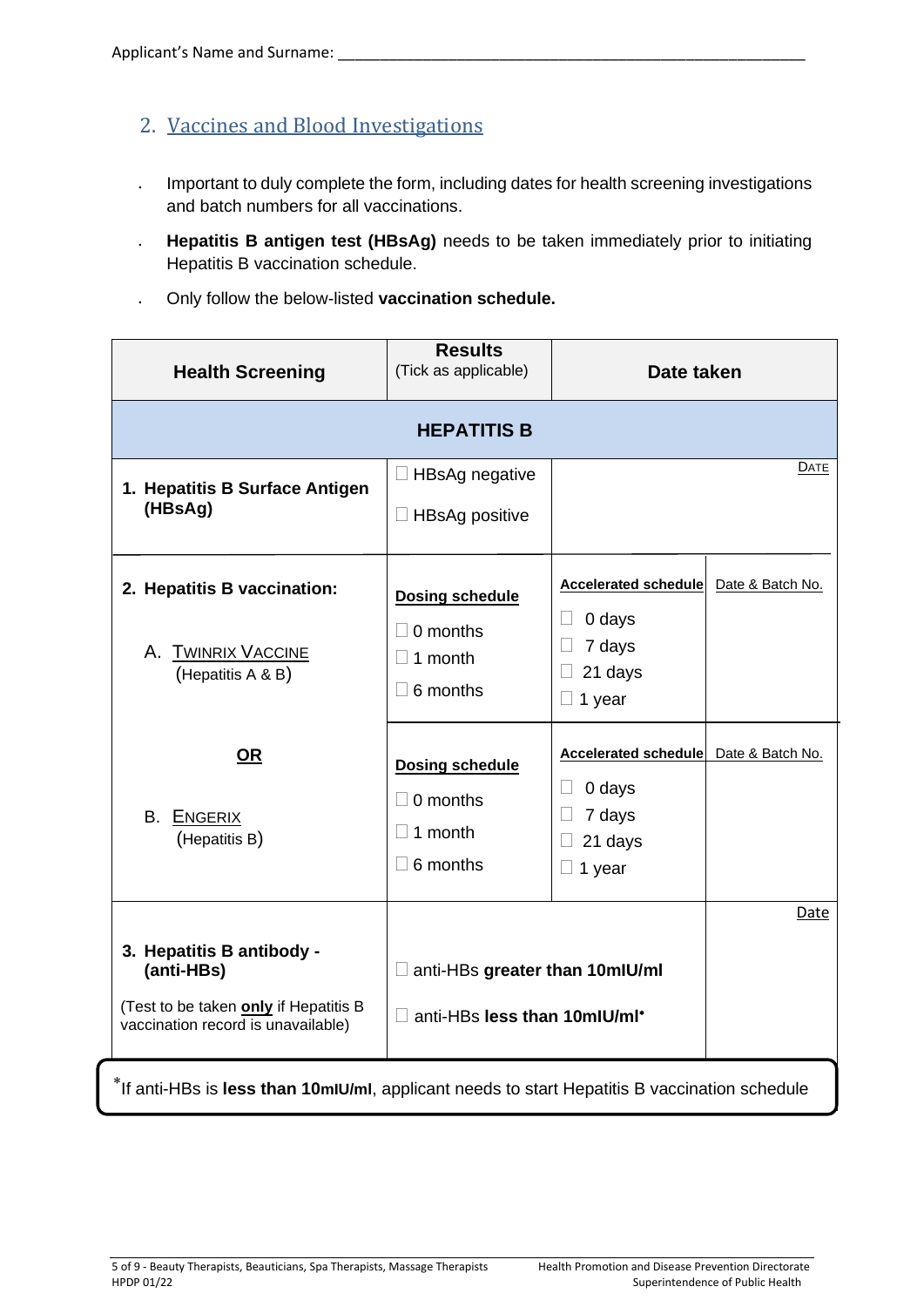| <b>HEPATITIS C</b>                                                                                           |                                                       |                           |  |
|--------------------------------------------------------------------------------------------------------------|-------------------------------------------------------|---------------------------|--|
| <b>Hepatitis C antibody result (HCV)</b>                                                                     | Negative test<br>Positive test                        | DATE:                     |  |
| <b>MEASLES</b>                                                                                               |                                                       |                           |  |
| <b>Documented vaccination</b><br>$(2$ doses)                                                                 | 0 weeks<br>8 weeks                                    | DATES & BATCH NO.         |  |
| <u>OR</u><br>Measles Antibody titre result (IgG measles)*                                                    | Positive test<br>Negative test                        |                           |  |
| *If IgG measles result is NEGATIVE to give measles vaccine - Priorix                                         |                                                       |                           |  |
|                                                                                                              |                                                       |                           |  |
|                                                                                                              | <b>POLIO</b>                                          |                           |  |
| <b>Documented vaccination</b><br>1.                                                                          | Records available<br>Records unavailable**            | DATES:                    |  |
| ** If records are unavailable, to give 1 (one) dose of Polio vaccine                                         |                                                       |                           |  |
| 2. Vaccination administered                                                                                  | $\Box$ IPV Boostrix                                   | <b>AFFIX STICKER HERE</b> |  |
| <u>IMPORTANT:</u>                                                                                            | $\Box$ Repevax (Sanofi)                               |                           |  |
| Only 1 (one) dose of the mentioned<br>vaccines is to be administered and will<br>be approved for processing. | $\Box$ Imovax<br>$\Box$ Dultavax<br>$\exists$ Revaxis | <b>DATE</b>               |  |

**Important to state the dates when the vaccinations were taken. Otherwise, the form will not be accepted.**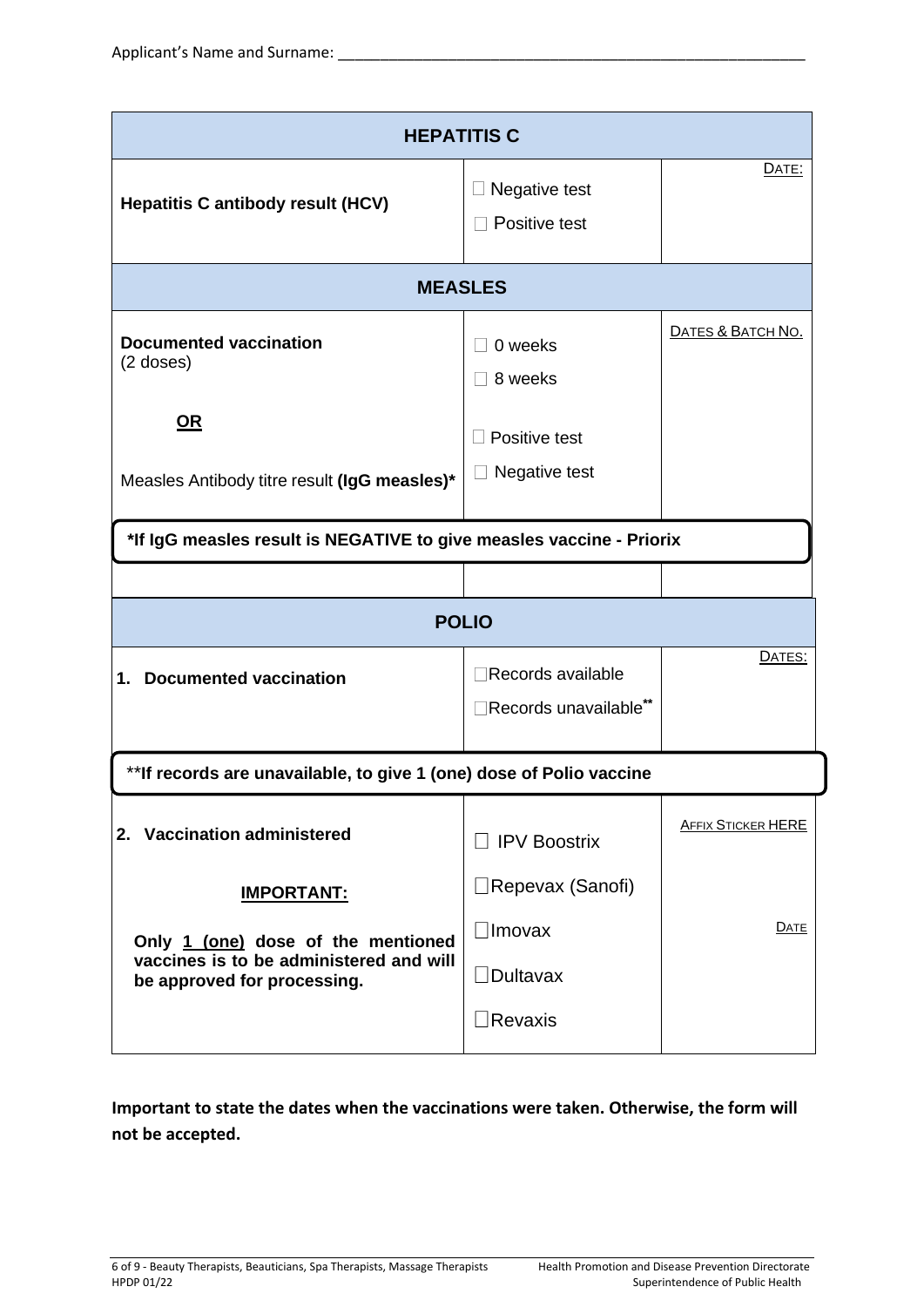### 3. Covid-19

#### **Rapid Antigen Tests (RATs) are not accepted for processing**

- All applicants need to attach a copy of their Covid19 Vaccination certificate, whether with EMA approved vaccines or not.
- Applicants not in possession of a Covid19 Vaccination certificate, need to send a copy of their SARS-CoV-2 test (RT-PCR)<sup>\*</sup> result. Test needs to be carried out in Malta at a local private clinic, within the last 72 hours from the date of the application.
- Applicants coming directly from the list of **Dark Red Countries**, need to send a copy of their SARS-CoV-2 test (RT-PCR) \* at day 11/12 of the quarantine period in Malta.
- For a full list of recognised vaccine certificates, updated country list and for further information, kindly access [www.traveltomalta.gov.mt](http://www.traveltomalta.gov.mt/)

| <b>SARS-CoV-2 TEST (RT-PCR)</b><br>FOR 'DARK RED COUNTRY' APPLICANTS AND THOSE WITHOUT A COVID19 VACCINATION CERTIFICATE |                                                                                                                            |                                         |  |  |
|--------------------------------------------------------------------------------------------------------------------------|----------------------------------------------------------------------------------------------------------------------------|-----------------------------------------|--|--|
| <b>SARS-CoV-2 testing (RT-PCR)</b><br>(To be carried out in Malta, at a local<br>private clinic)                         | Negative test<br>Positive test<br>Copy of result attached                                                                  | DATE:                                   |  |  |
|                                                                                                                          | <b>COVID-19 VACCINES &amp; VACCINATION CERTIFICATE</b>                                                                     |                                         |  |  |
| 1. Locally approved vaccines                                                                                             | Comirnaty (Pfizer)<br>Spikevax (Moderna)<br>Vaxzevria (AstraZeneca)<br>l dose <sub>x</sub><br>Janssen (Johnson & Johnson*) | DATE OF 2 <sup>ND</sup> DOSE OF VACCINE |  |  |
| 2. Booster vaccine                                                                                                       | Received<br>Not received                                                                                                   | DATE OF BOOSTER VACCINE                 |  |  |
| 3. Covid19 Vaccination Certificate                                                                                       | Certificate with EMA<br>approved vaccines<br>Certificate with other<br>Covid19 vaccines                                    | Attached<br>Attached                    |  |  |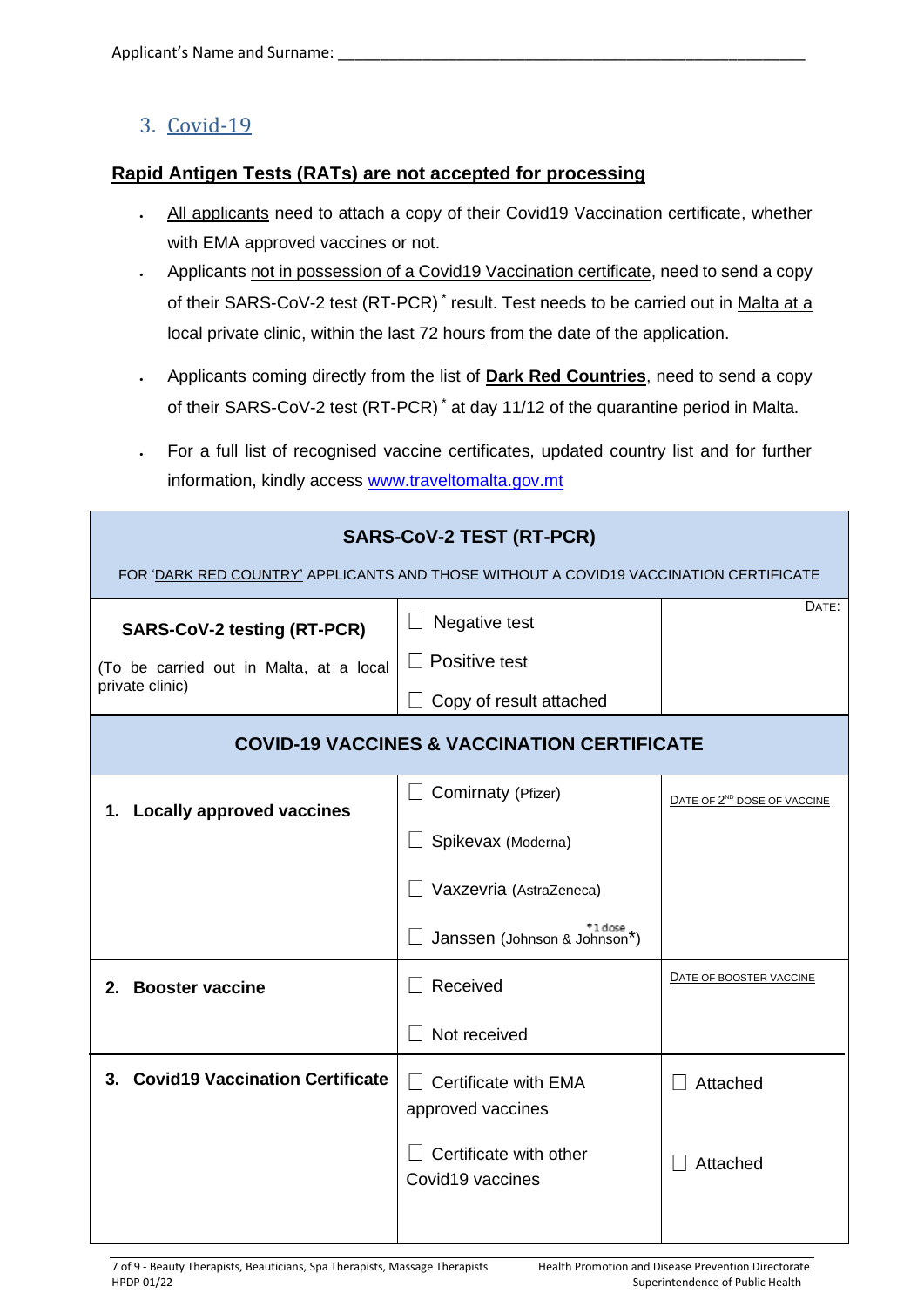## Section C: INFORMATION FOR MEDICAL DOCTORS

All applicants need to be examined to exclude symptoms of scabies, food and water borne illnesses (gastroenteritis) and vaccine preventable diseases such as chickenpox and measles.

declare that the applicant is not suffering from the above-mentioned infectious diseases.

declare that the applicant is showing no symptoms suggestive of active tuberculosis (prolonged cough for more than 2 weeks; Haemoptysis; Fever; Weakness; Weight loss; Night sweats; Chest pain).

I declare that I have vetted all the necessary investigations requested to apply for a work permit and found **NO ABNORMALITIES.**

I declare that I have vetted all the necessary investigations requested to apply for a work permit and found **ABNORMALITIES**

\_\_\_\_\_\_\_\_\_\_\_\_\_\_\_\_\_\_\_\_\_\_\_\_\_\_\_\_\_\_\_\_\_\_\_\_\_\_\_\_\_\_\_\_\_\_\_\_\_\_\_\_\_\_\_\_\_\_\_\_\_\_\_\_\_\_\_\_\_

\_\_\_\_\_\_\_\_\_\_\_\_\_\_\_\_\_\_\_\_\_\_\_\_\_\_\_\_\_\_\_\_\_\_\_\_\_\_\_\_\_\_\_\_\_\_\_\_\_\_\_\_\_\_\_\_\_\_\_\_\_\_\_\_\_\_\_\_\_

Please list **ABNORMALITIES** here \_\_\_\_\_\_\_\_\_\_\_\_\_\_\_\_\_\_\_\_\_\_\_\_\_\_\_\_\_\_\_\_\_\_\_

**Kindly inform applicant/employer to send application to [workpermit.idcu@gov.mt](mailto:workpermit.idcu@gov.mt) together with a copy of the abnormal results to be followed up as necessary**

Doctor's Name & Surname (in block letters):

| Medical Council Registration No: _ | Stamp |
|------------------------------------|-------|
| Mobile No:                         |       |
| Signature:                         |       |

**Kindly ensure that the details provided are all legible. Otherwise, the application will not be processed. Only rubber stamps with legible information requested above will be accepted.**